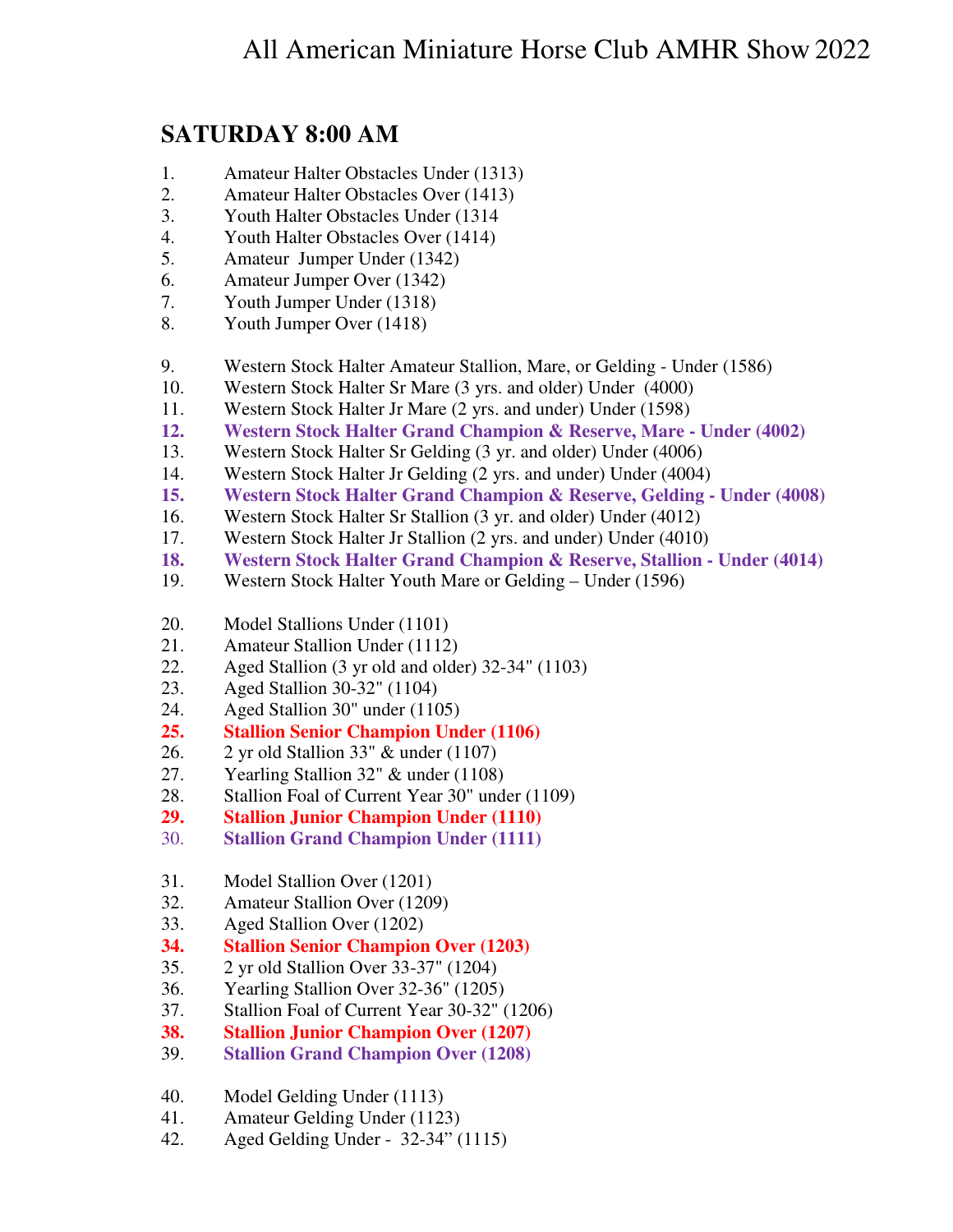- 43. Aged Gelding Under 32"-under (1116)
- **44. Gelding Senior Champion Under (1117)**
- 45. Gelding 2 yr old 33" & under (1118)
- 46. Gelding Yearling 32" & under (1119)
- 47. Gelding Foal of Current year 30" under (1120)
- **48. Gelding Junior Champion Under (1121)**
- **49. Gelding Grand Champion Under (1122)**
- 50. Youth Jr Gelding, Ages 13-17, Under (1159)
- 51. Youth Jr Gelding, Ages 12 & Younger, Under (1160)
- 52. Youth Sr Gelding, Ages 13-17, Under (1163)
- 53. Youth Sr Gelding, Ages 12 & Younger, Under (1164)
- 54. Solid Color Stallion/Gelding Under (1136)
- 55. Multi-Color Stallion/Gelding Under (1138)
- 56. Model Gelding Over (1210)
- 57. Amateur Gelding Over (1218)
- 58. Aged Gelding Over (1211)
- **59. Gelding Senior Champion Over (1212)**
- 60. Gelding 2 yr old Over 33-37" (1213)
- 61. Gelding Yearling Over 32-36" (1214)
- 62. Gelding Foal of Current Year Over 30-32" (1215)
- **63. Gelding Junior Champion Over (1216)**
- **64. Gelding Grand Champion Over (1217)**
- 65. Youth Jr Gelding , Ages 13-17, Over (1251)
- 66. Youth Jr Gelding , Ages 12 & Younger, Over (1252)
- 67. Youth Sr Gelding , Ages 13-17, U Over (1255)
- 68. Youth Sr Gelding , Ages 12 & Younger, Over (1256)
- 69. Solid Color Stallion/Gelding Over (1229)
- 70. Multicolor Stallion/Gelding Over (1231)
- 71. Leadline 38" and under ( 1513 )

## **BREAK**

- 72. Adult Costume, 38" & Under (1505)
- 73. Youth Costume, 38" & Under (1506)
- 74. Amateur Country Pleasure Under (1303)
- 75. Youth Country Pleasure Under (1304)
- 76. Open Country Pleasure Driving 30" & Under (1386)
- 77. Open Country Pleasure Driving 30" 32" (1387)
- 78. Open Country Pleasure Driving Over 32" 34" (1389)
- **79. Country Pleasure Driving Under Stakes 32" and under (1369)**
- **80. Country Pleasure Driving Under Stakes over 32" 34" (1370)**
- 81. COOL Country Pleasure Driving- Mare or Gelding, Any Age (38" & under) (1510)
- 82. Amateur Western Country Pleasure Over (1446)
- 83. Youth Western Country Pleasure Over (1445)
- 84. Open Western Country Pleasure Over (1443)
- **85. Western Country Pleasure Over Stakes (1444)**
- 86. Amateur Pleasure Driving Under (1309)
- 87. Youth Pleasure Driving Under (1308)
- 88. Open Pleasure Driving 30" & Under (1383)
- 89. Open Pleasure Driving 30" 32" (1384)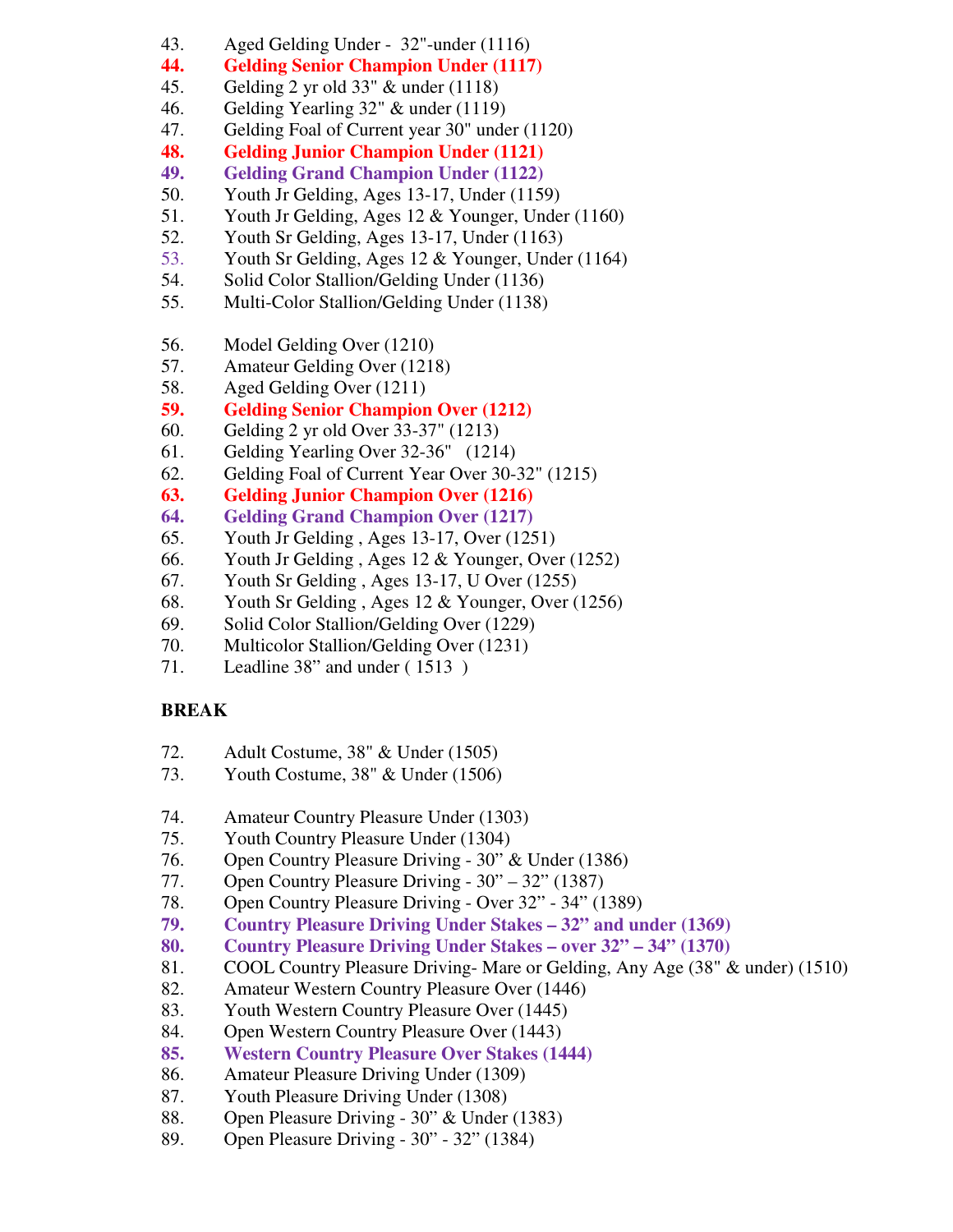- 90. Open Pleasure Driving Over 32" 34" (1332)
- **91. Pleasure Driving Under Stakes 32" and under (1365)**
- **92. Pleasure Driving Under Stakes over 32" 34" (1366)**
- 93. COOL Pleasure Driving- Mare or Gelding, Any Age (38" & under) (1509)
- 94. Amateur Roadster Over (1425)
- 95. Open Roadster Over (1411)
- 96. Youth Roadster Over (1424)
- **97. Roadster Stakes Over (1412)**
- 98. Amateur Driving Obstacles Under (1327)
- 99. Amateur Driving Obstacles Over (1431)
- 100. Youth Driving Obstacles Under (1328)
- 101. Youth Driving Obstacles Over (1432)
- 102. Open Versatility Under (1326)
- 103. Open Versatility Over (1430)
- 104. Liberty Under (1329)
- 105. Liberty Over (1433)

## **SUNDAY 8:00 AM**

- 106. Amateur Showmanship Under (1144)
- 107. Youth Showmanship Under Age 13-17 (1142)
- 108. Youth Showmanship Under Age 8-12 (1141)
- 109. Youth Showmanship Under Age 7 & Under (1140)
- 110. Amateur Showmanship Over (1237)
- 111. Youth Showmanship Over Age 13-17 (1235)
- 112. Youth Showmanship Over Age 8-12 (1234)
- 113. Youth Showmanship Over Age 7 & Under (1233)
- 114. COOL Showmanship- Mare or Gelding, Any Age (38" and under) (1508)
- 115. Western Stock Halter Amateur Stallion, Mare, or Gelding Over (1587)
- 116. Western Stock Halter Sr. Mare (3 years and older) Over (1599)
- 117. Western Stock Halter Jr. Mare (2 years and younger) Over (1597)
- **118. Western Stock Halter Grand Champion & Reserve, Mare Over (4001)**
- 119. Western Stock Halter Sr. Gelding (3 years and older) Over (4005)
- 120. Western Stock Halter Jr. Gelding (2 years and younger) Over (4003)
- **121. Western Stock Halter Grand Champion & Reserve, Gelding Over (4007)**
- 122. Western Stock Halter Sr. Stallion (3 years and older) Over (4011)
- 123. Western Stock Halter Jr. Stallion (2 years and younger) Over (4010)
- **124. Western Stock Halter Grand Champion & Reserve, Stallion Over (4013)**
- 125. Western Stock Halter Youth Mare or Gelding Over (1595)
- 126. Model Mares Under (1124)
- 127. Amateur Mare Under (1135)
- 128. Aged Mares Under 32-34" (1126)
- 129. Aged Mares Under 30-32" (1127)
- 130. Aged Mares Under 30 Under (1128)
- **131. Mare Senior Champion Under (1129)**
- 132. Mare 2 yr old 33" & under (1130)
- 133. Mare Yearling 32" & under (1131)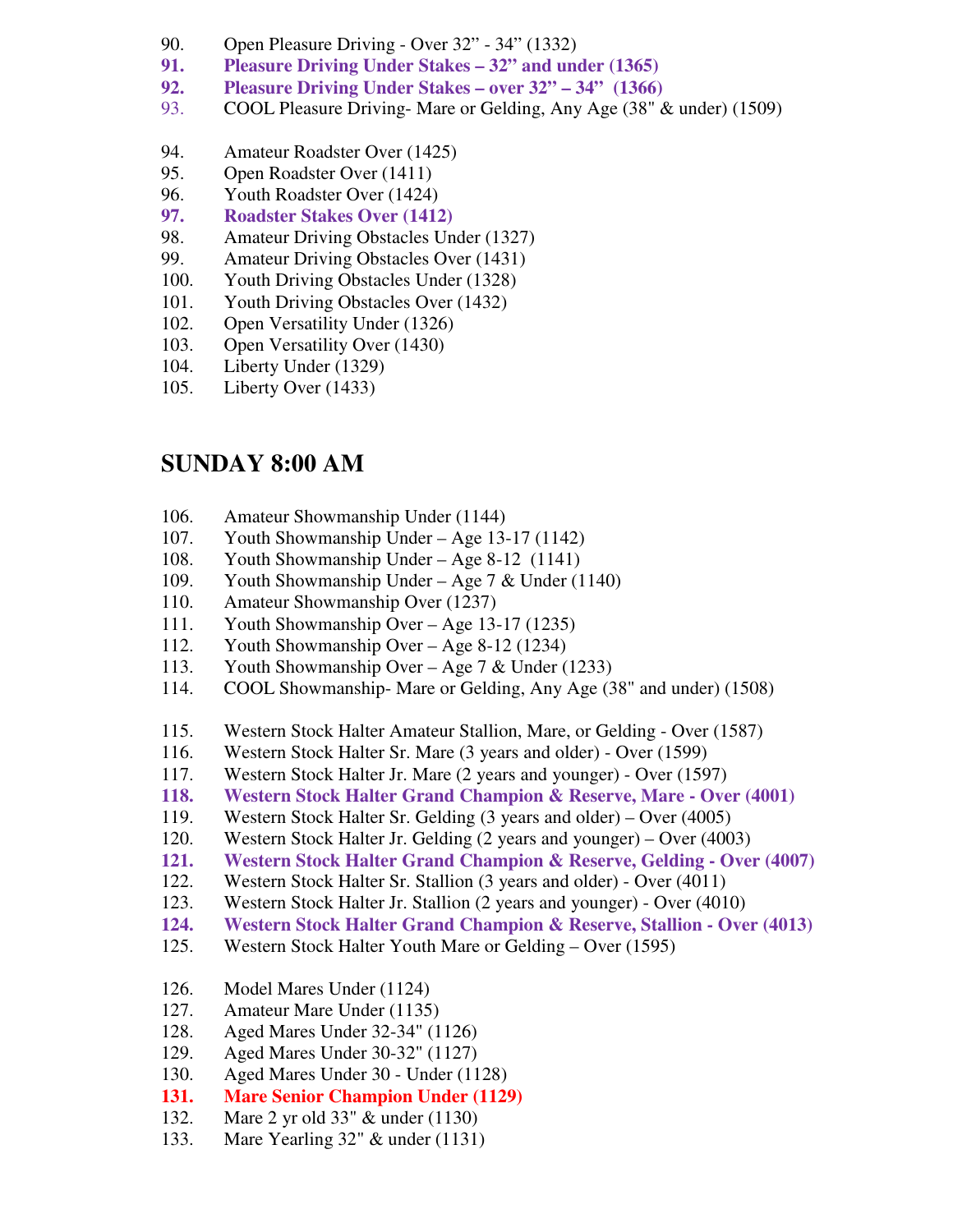- 134. Mare Foal of Current Year 30"-Under (1132)
- **135. Mare Junior Champion Under (1133)**
- **136. Mare Grand Champion Under (1134)**
- 137. Youth Jr Mare, Ages 13-17, Under (1151)
- 138. Youth Jr Mare, Ages 12 & Younger, Under (1152)
- 139. Youth Sr Mare, Ages 13-17, Under (1155)
- 140. Youth Sr Mare, Ages 12 & Younger, Under (1156)
- 141. Solid Color Mare Under (1137)
- 142. Multi-Color Mare Under (1139)
- 143. Owned, Bred and Shown by Exhibitor, Under (1148)
- 144. Model Mare Over (1219)
- 145. Amateur Mare Over (1227)
- 146. Aged Mares 34-38" (1220)
- **147. Mare Senior Champion Over (1221)**
- 148. Mare 2 yr old 33-37" (1222)
- 149. Mare Yearling 32-36" (1223)
- 150. Mare Foal of Current year 30-32" (1224)
- **151. Mare Junior Champion Over (1225)**
- **152. Mare Grand Champion Over (1226)**
- 153. Youth Jr Mare, Ages 13-17, Over (1243)
- 154. Youth Jr Mare, Ages 12 & Younger, Over (1244)
- 155. Youth Sr Mare, Ages 13-17, Over (1247)
- 156. Youth Sr Mare, Ages 12 & Younger, Over (1248)
- 157. Solid Color Mare Over (1230)
- 158. Multi-Color Mare Over (1232)
- 159. COOL Halter- Mare or Gelding, Any Age (38" & under) (1507)
- 160. Owned, Bred and Shown by Exhibitor, Over (1240)

## **BREAK**

- 161. Single Draft Harness 38" Under (1504)
- 162. Amateur Roadster Under (1323)
- 163. Open Roadster Under (1311)
- 164. Youth Roadster Under (1322)
- **165. Roadster Stakes Under (1312)**
- 166. Amateur Country Pleasure Over (1403)
- 167. Youth Country Pleasure Over (1404)
- 168. Open Country Pleasure Driving Over (1401)
- **169. Country Pleasure Driving Stakes Over (1402)**
- 170. Amateur Western Country Pleasure Under (1349)
- 171. Youth Western Country Pleasure Under (1348)
- 172. Open Western Country Pleasure 30" & Under (1379)
- 173. Open Western Country Pleasure 30" 32" (1380)
- 174. Open Western Country Pleasure Over 32" 34" (1382)
- **175. Western Country Pleasure Stakes Under 32" and under (1377)**
- **176. Western Country Pleasure Stakes Under 32' -34" (1378)**
- 177. COOL Western Country Pleasure, 38" & Under (1527)
- 178. Amateur Pleasure Driving Over (1409)
- 179. Youth Pleasure Driving Over (1408)
- 180. Open Pleasure Driving Over (1407)
- **181. Pleasure Driving Over Stakes (1410)**